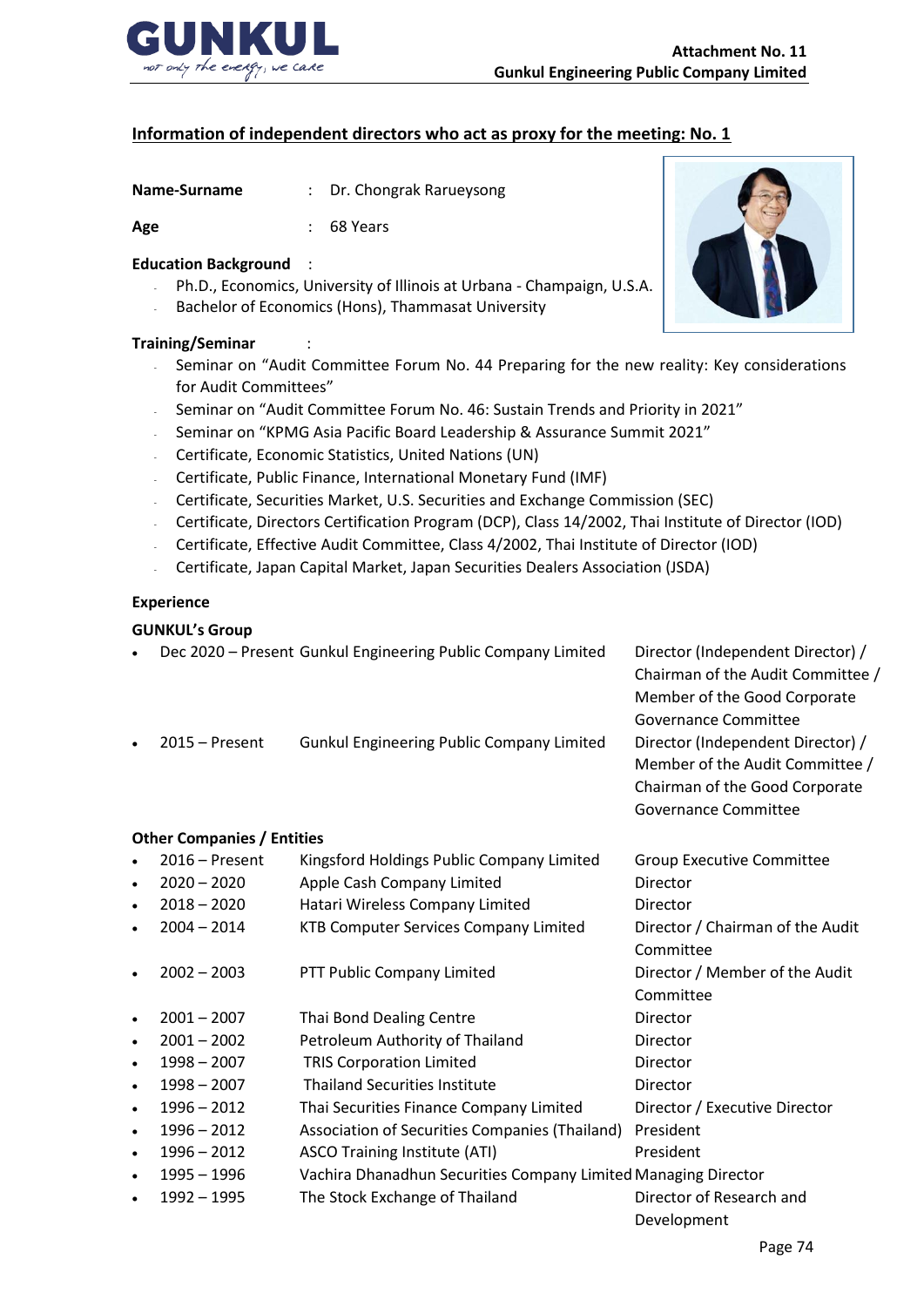

| $\bullet$ | $1991 - 1992$                                                                   | Dhana Siam Finance and Securities Co., Ltd. | Director of Research and          |
|-----------|---------------------------------------------------------------------------------|---------------------------------------------|-----------------------------------|
|           |                                                                                 |                                             | Development                       |
| $\bullet$ | 1983 – 1991                                                                     | Fiscal Policy Office, Ministry of Finance   | Senior Specialist                 |
|           |                                                                                 |                                             | Loan Policy Division and Fiscal & |
|           |                                                                                 |                                             | <b>Tax Policy Division</b>        |
|           | <b>Company Shareholding</b>                                                     | : No                                        |                                   |
|           | Position in other listed companies                                              | : No                                        |                                   |
|           | <b>Position in non-listed companies</b>                                         | : No                                        |                                   |
|           | Position as a director in other businesses that may cause conflicts of interest | : No                                        |                                   |

**Definition of Independent Directors** : The Company makes definition of Independent Director in accordance with Public Limited Company Act which states that Independent Director must hold less than 0.75% of the total ordinary issued shares. Also, Independent Director is not or has never taken part in the management, employees, officers or advisors receiving salary or authorized person to control or manage the Company, the parent Company, the Company's Subsidiaries, the Associates and the Entities which may have conflict of interest.

**Having the interest with the Company, the Company's Subsidiaries, the Associates or the Entities which may have conflict during current period or within 2 previous years**

- 1. Being a director that takes part in the management, employees, advisors which No receive regular salary.
- 2. Being a Professional Service Provider such as Auditors, Law Advisors No
- 3. Having business relationship that affect the giving of independent opinions No
- 4. Holding more than 1 % of the total ordinary issued shares of the Company, the parent Company, the Company's Subsidiaries, the Associates and the Entities which may have conflict of interest No
- 5. Being a director that take part in the management, employees, officers or advisors No receiving salary or authorized person to control or manage the Company, the parent Company, the Company's Subsidiaries, the Associates and the Entities which may have conflict of interest more than 3 years

**Having Interest with the Meeting's Agendas** : No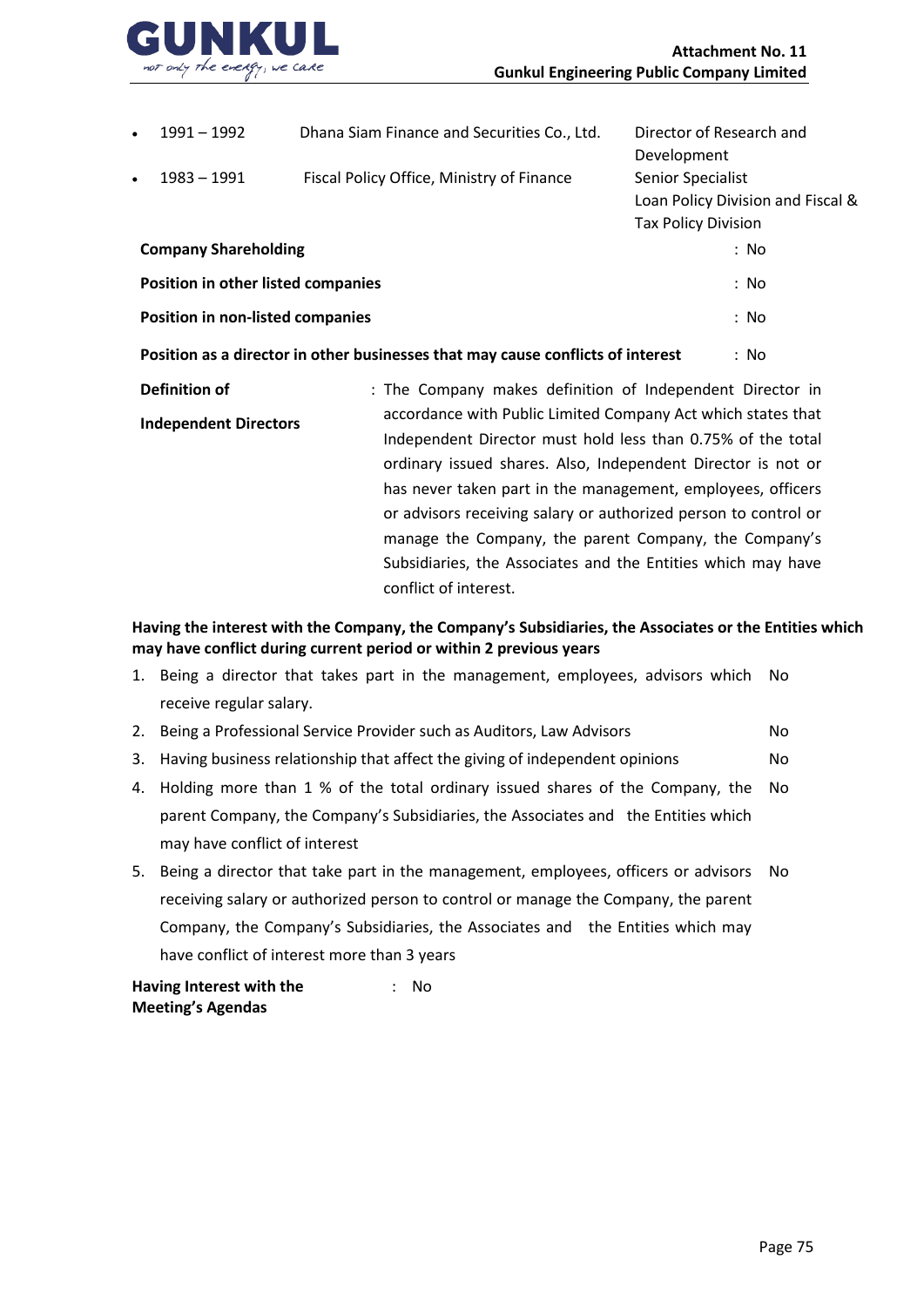**Special interests which are different from other directors on each agenda item that proposed in this meeting** :

| Agenda         | Agenda of the 2022 Annual General Meeting of Shareholders                    | <b>Interest</b> |
|----------------|------------------------------------------------------------------------------|-----------------|
| 1              | To consider and approve the Minutes of the 2021 Annual General               | No.             |
|                | <b>Meeting of Shareholders</b>                                               |                 |
| $\mathcal{L}$  | To consider and acknowledge 2021 Annual Performance Report                   | No.             |
| 3              | To consider and approve the Financial Statements year ended                  | No              |
|                | 31 <sup>st</sup> December 2021                                               |                 |
| 4              | To consider and approve the determination of criteria for the                | No.             |
|                | dividend payment from the operating results for the year ended $31st$        |                 |
|                | December 2021 and the Company's retained earnings                            |                 |
| 5              | To consider and approve of the allocation of comprehensive profits           | No.             |
|                | from the operating results for the year ended 31 <sup>st</sup> December 2021 |                 |
|                | and the Company's retained earnings, and dividend payment (if any)           |                 |
| 6              | To consider and approve the Election of the Board of Directors in            | No.             |
|                | place of the Board of Directors who have completed their terms               |                 |
| $\overline{7}$ | To consider and approve the determination of remuneration for the            | No.             |
|                | Board of Directors and subcommittees for the year 2022                       |                 |
| 8              | To consider and approve 2022 Appointment of Auditor and                      | No.             |
|                | Determination of Audit Fee                                                   |                 |
| 9              | Any other businesses (If any)                                                | No.             |

**Address** : Gunkul Engineering Public Company Limited

1177 Pearl Bangkok Building Fl.8 Phahonyothin Road, Phayathai,

Phayathai, Bangkok 10400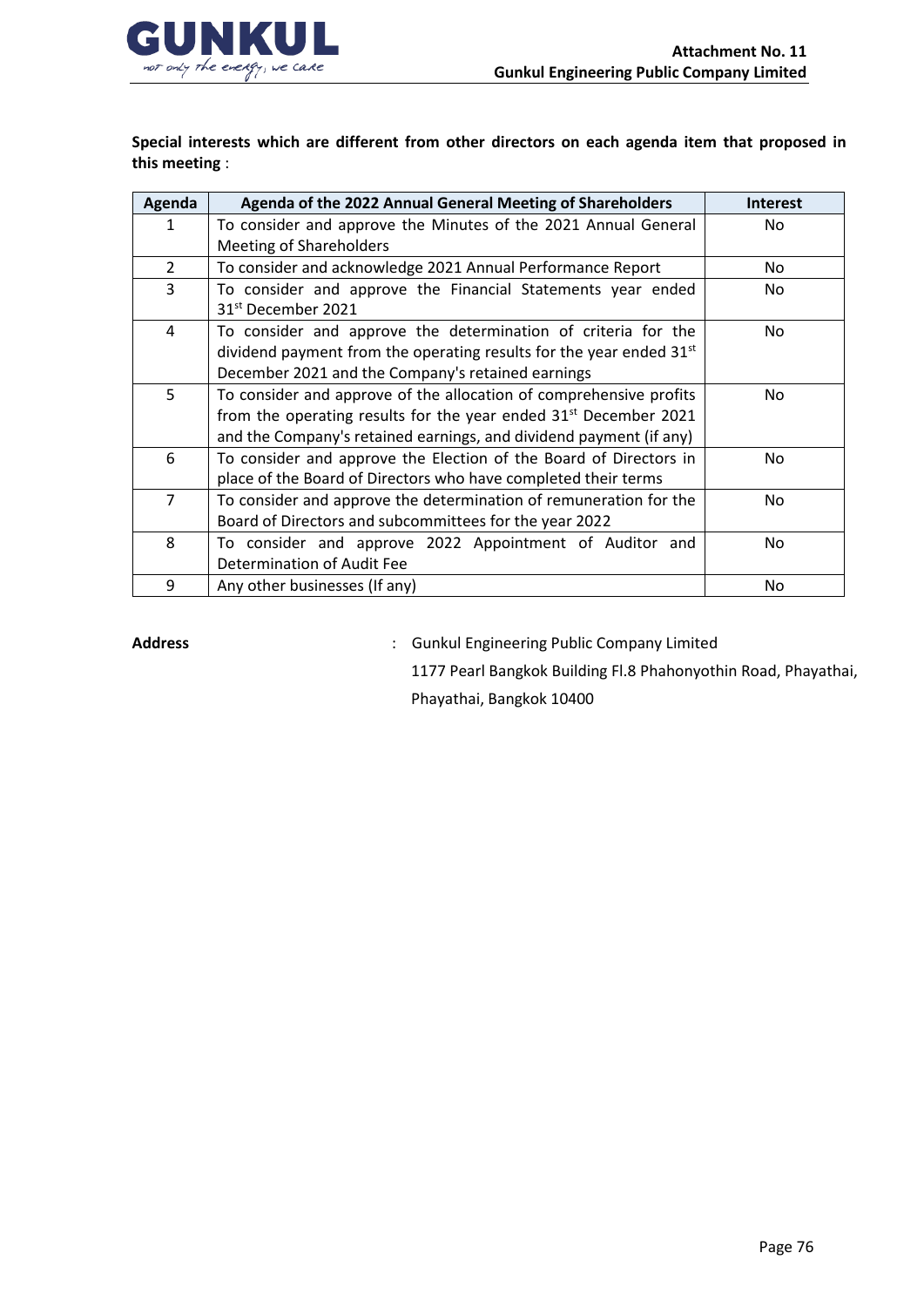

## **Information of independent directors who act as proxy for the meeting: No. 2**

| Associate Professor Dr. Panarat Panmanee<br>Name-Surname |  |
|----------------------------------------------------------|--|
|----------------------------------------------------------|--|

**Age** : 73 Years

## **Education Background** :

- Ph.D. in Management and Accounting, Keio University, Japan
- Master of Accountancy, Thammasat University
- Bachelor of Accountancy, Thammasat University

## **Training/Seminar** :

- Professional Training in Accounting 20 hours per year and Others 20 hours per year, in accordance with the requirements of the Federation of Accounting Professions for certified auditors
- Seminar on "Audit Committee Forum No. 44 Preparing for the new reality: Key considerations for Audit Committees"
- Seminar on "Audit Committee Forum No. 46: Sustain Trends and Priority in 2021"
- Seminar on "KPMG Asia Pacific Board Leadership & Assurance Summit 2021"
- Certificate, Top Executive Program in Commerce and Trade (TEPCoT), Class 10, Commerce Academy
- Certificate, Directors Certification Program (DCP), Class 264/2018, Thai Institute of Director (IOD)

### **Experience**

### **GUNKUL's Group**

| 2018 - Present | <b>Gunkul Engineering PCL</b> | Director (Independent Director) |
|----------------|-------------------------------|---------------------------------|
| 2018 - Present | <b>Gunkul Engineering PCL</b> | Member of the Audit Committee   |

### **Other Companies / Entities**

| $\bullet$ | 2021 - Present   | Professor<br><b>Faculty of Management Science</b><br>Silpakorn University |                                                                                   |
|-----------|------------------|---------------------------------------------------------------------------|-----------------------------------------------------------------------------------|
| $\bullet$ | $2020 -$ Present | Federation of Accounting Professions<br>Royal Patronage                   | Advisor to the Technology Development and<br>Professional Accounting Subcommittee |
| $\bullet$ | $2018 -$ Present | PROEN Corp Public Company Limited                                         | Director (Independent Director) /<br>Member of the Audit Committee                |
| $\bullet$ | $2017 - 2020$    | Federation of Accounting Professions                                      | Consultant in Accounting Professional                                             |
| $\bullet$ | $2016 - 2019$    | Royal Patronage<br>University of the Thai Chamber of Commerce             | <b>Education and Accounting Technology</b><br>Dean Faculty of Accounting          |
| $\bullet$ | $2009 - 2015$    | Rajamangala University of Technology                                      | Specialist PhD program, Faculty of                                                |
| $\bullet$ | $2002 - 2007$    | Thanyaburi<br><b>Thammasat University</b>                                 | <b>Business Administration</b><br>Deputy Dean for Academic Affairs Faculty of     |
|           |                  |                                                                           | Commerce and Accountancy                                                          |
| $\bullet$ | 1991 - 1999      | KPMG Peat Marwick & Suthee Ltd.                                           | Partner                                                                           |
| $\bullet$ | $1976 - 2009$    | Thammasat University                                                      | Professor, Faculty of Commerce and Accountancy                                    |

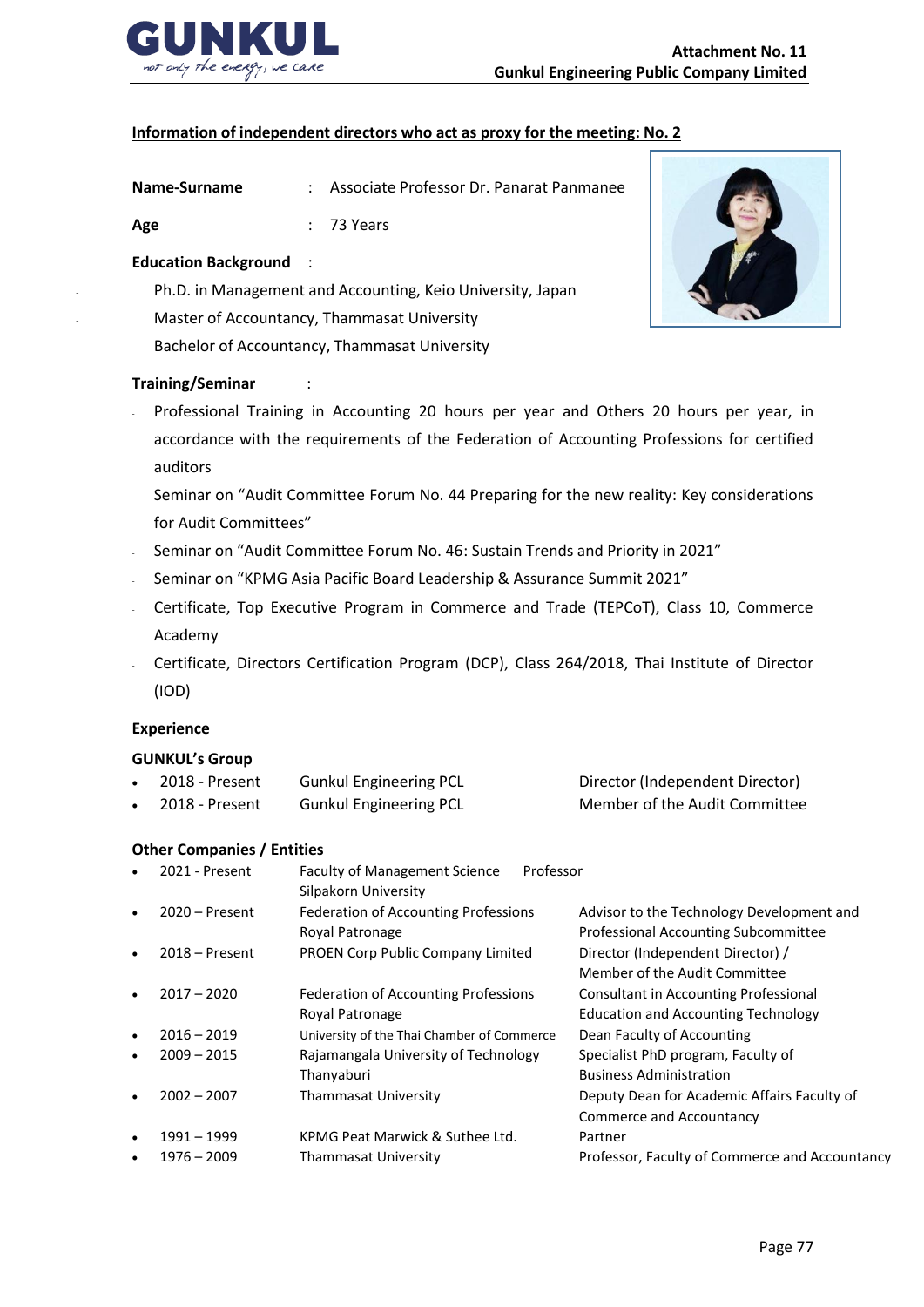

| <b>Company Shareholding</b>               |                                                                                        | : No        |
|-------------------------------------------|----------------------------------------------------------------------------------------|-------------|
| <b>Position in other listed companies</b> |                                                                                        | $: 1$ Place |
|                                           | PROEN Corp Public Company Limited Independent Director / Member of the Audit Committee |             |
| <b>Position in non-listed companies</b>   |                                                                                        | : No        |
|                                           | Position as a director in other businesses that may cause conflicts of interest        | : No        |
| Definition of                             | : The Company makes definition of Independent Director in                              |             |

**Independent Directors** accordance with Public Limited Company Act which states that Independent Director must hold less than 0.75% of the total ordinary issued shares. Also, Independent Director is not or has never taken part in the management, employees, officers or advisors receiving salary or authorized person to control or manage the Company, the parent Company, the Company's Subsidiaries, the Associates and the Entities which may have conflict of interest.

**Having the interest with the Company, the Company's Subsidiaries, the Associates or the Entities which may have conflict during current period or within 2 previous years**

- 1. Being a director that takes part in the management, employees, advisors which receive regular salary. No
- 2. Being a Professional Service Provider such as Auditors, Law Advisors No
- 3. Having business relationship that affect the giving of independent opinions No
- 4. Holding more than 1 % of the total ordinary issued shares of the Company, the parent Company, the Company's Subsidiaries, the Associates and the Entities which may have conflict of interest No
- 5. Being a director that take part in the management, employees, officers or advisors No receiving salary or authorized person to control or manage the Company, the parent Company, the Company's Subsidiaries, the Associates and the Entities which may have conflict of interest more than 3 years

**Having Interest with the Meeting's Agendas** : No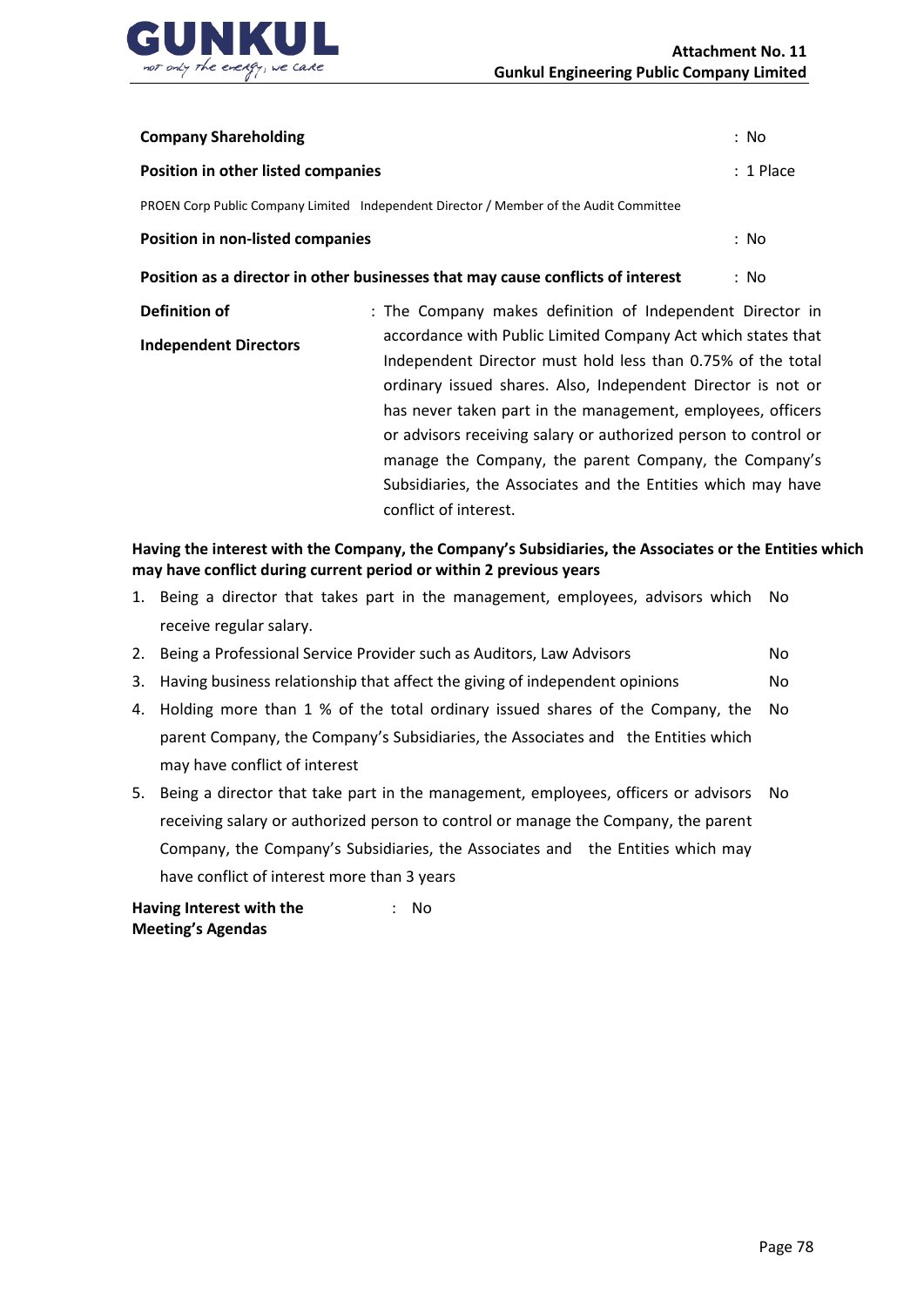

**Special interests which are different from other directors on each agenda item that proposed in this meeting** :

| Agenda         | Agenda of the 2022 Annual General Meeting of Shareholders                       | <b>Interest</b> |
|----------------|---------------------------------------------------------------------------------|-----------------|
| $\mathbf{1}$   | To consider and approve the Minutes of the 2021 Annual General                  | No.             |
|                | <b>Meeting of Shareholders</b>                                                  |                 |
| $\overline{2}$ | To consider and acknowledge 2021 Annual Performance Report                      | No              |
| 3              | To consider and approve the Financial Statements year ended                     | No              |
|                | 31 <sup>st</sup> December 2021                                                  |                 |
| 4              | To consider and approve the determination of criteria for the                   | No.             |
|                | dividend payment from the operating results for the year ended 31 <sup>st</sup> |                 |
|                | December 2021 and the Company's retained earnings                               |                 |
| 5              | To consider and approve of the allocation of comprehensive profits              | No.             |
|                | from the operating results for the year ended 31 <sup>st</sup> December 2021    |                 |
|                | and the Company's retained earnings, and dividend payment (if any)              |                 |
| 6              | To consider and approve the Election of the Board of Directors in               | No.             |
|                | place of the Board of Directors who have completed their terms                  |                 |
| $\overline{7}$ | To consider and approve the determination of remuneration for the               | No.             |
|                | Board of Directors and subcommittees for the year 2022                          |                 |
| 8              | To consider and approve 2022 Appointment of Auditor and                         | No.             |
|                | Determination of Audit Fee                                                      |                 |
| 9              | Any other businesses (If any)                                                   | No.             |

**Address** : Gunkul Engineering Public Company Limited

1177 Pearl Bangkok Building Fl.8 Phahonyothin Road, Phayathai,

Phayathai, Bangkok 10400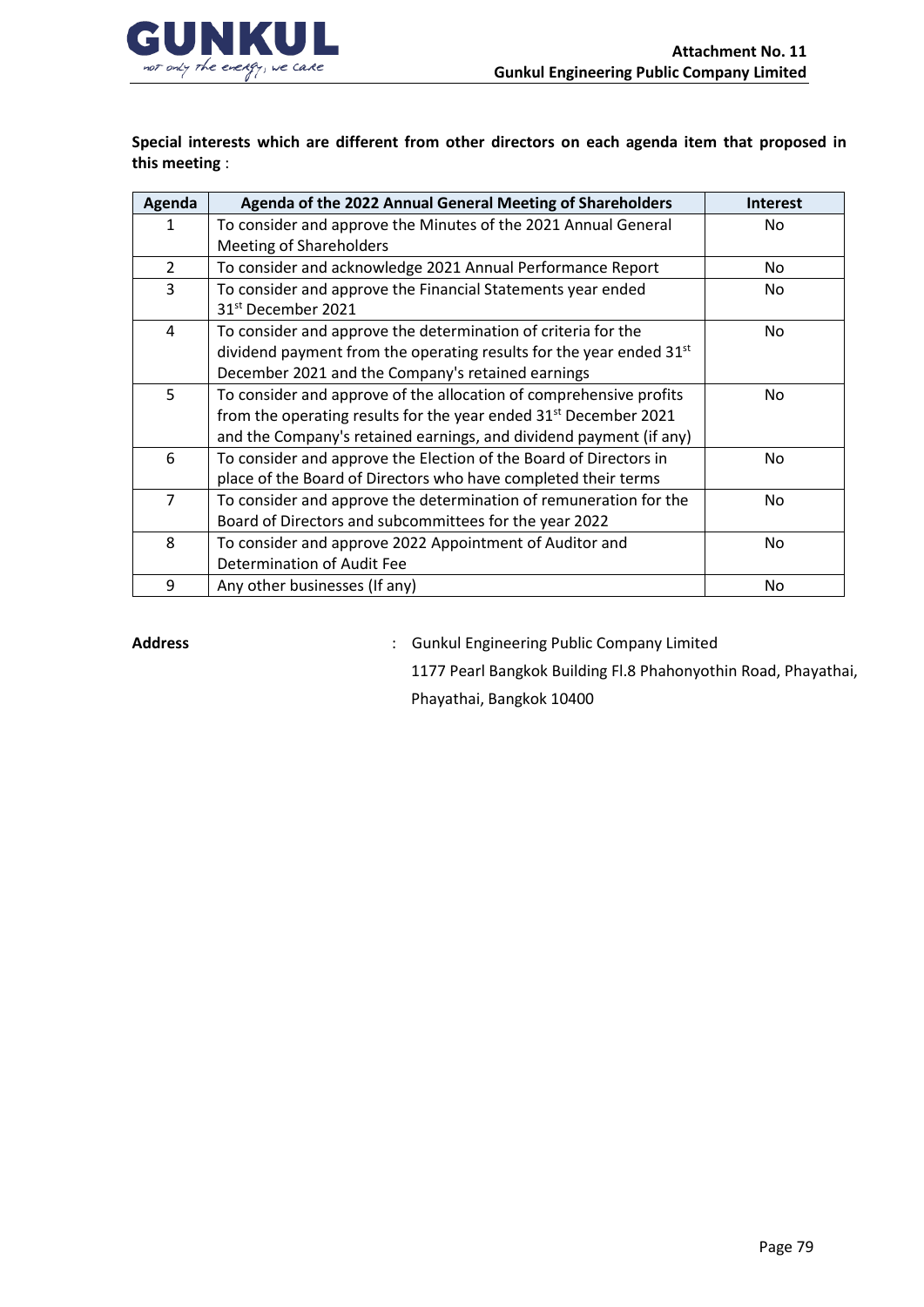

# **Information of independent directors who act as proxy for the meeting: No. 3**

| Name-Surname |  | Mr. Tarakorn Angpubate |
|--------------|--|------------------------|
|--------------|--|------------------------|

**Age** : 57 Years

## **Education Background** :

MBA, Finance and Marketing, Sasin Graduate Institute of

Business Administration of Chulalongkorn University

Bachelor's Degree in Engineering (Computer), Chulalongkorn University

#### **Training/Seminar** :

- Seminar on "Audit Committee Forum No. 44 Preparing for the new reality: Key considerations for Audit Committees"
- Seminar on "Audit Committee Forum No. 46: Sustain Trends and Priority in 2021"
- Certificate, Leader Program, Class 24, Capital Market Academy, The Stock Exchange of Thailand
- Certificate, Senior Finance Executive Program in 2014, Institute of Personnel Development in Finance and Accounting, the Comptroller General's Department
- Certificate, Senior Executive Administration Program, Class 5, College of Justice Office of the Administrative Court
- Certificate, National Defense Course (NDC), Class 55/2012, The National Defence College of Thailand
- Certificate, Corporate Governance for Director and Senior Executive of State Enterprises and Public Organization, Class 9/2012, King Prajadhipok's Institute
- Certificate, Director Certification Program (DCP), Class 155/2012, Thai Institute of Directors: IOD
- Fast Track MD Program, Managing Director Training Urgent program at McDonald's Singapore Company and Hamburger University, Sydney, Australia

### **Experience**

### **GUNKUL's Group**

|           | 2020 – Present           | <b>Gunkul Engineering PCL</b> | Member of the Audit Committee               |
|-----------|--------------------------|-------------------------------|---------------------------------------------|
|           | $\bullet$ 2019 – Present | <b>Gunkul Engineering PCL</b> | Chairman of the Risk Management Committee   |
| $\bullet$ | 2018 – Present           | <b>Gunkul Engineering PCL</b> | Director (Independent Director)             |
|           | $\cdot$ 2018 – 2019      | <b>Gunkul Engineering PCL</b> | Chairman of the Nomination and Remuneration |

Committee

### **Other Companies / Entities**

• 2017 – Present 988 Plus Company Limited Chief Executive Officer (CEO) • 2019 – 2020 Thai Agro Exchange Co., Ltd. Chairman of Executive Committee • 2018 – 2020 Thai Agro Exchange Co., Ltd. Director • 2016 – 2017 Food Capitals PCL Chief Executive Officer (CEO) • 2013 – 2014 Government Housing Bank Director • 2012 – 2013 Islamic Bank of Thailand Managing Director • 2011 – 2014 Airports of Thailand PCL Director

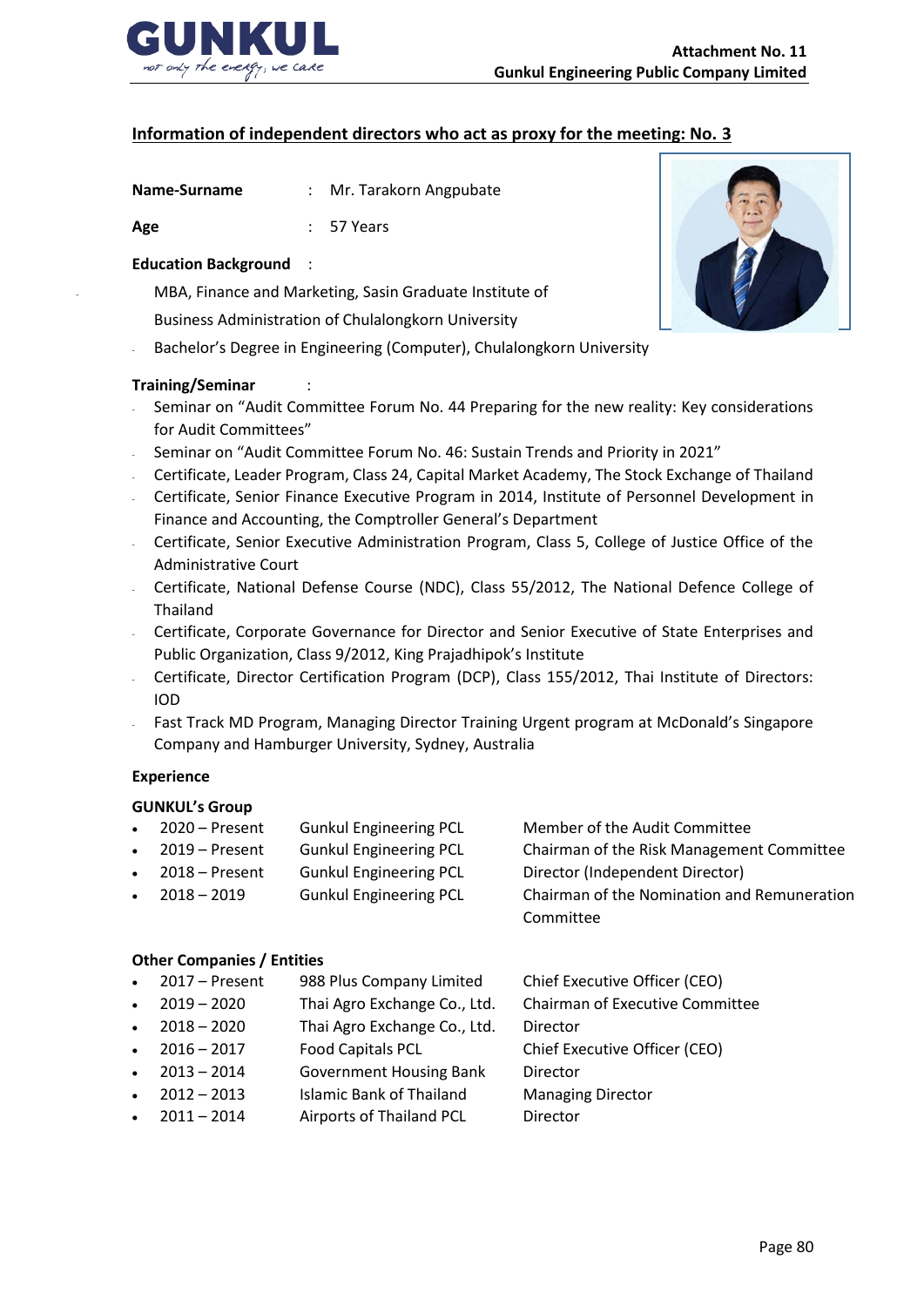

| : 900,039 shares, representing 0.0101 percent of the issued<br><b>Company Shareholding</b> |                                                                                 |      |
|--------------------------------------------------------------------------------------------|---------------------------------------------------------------------------------|------|
|                                                                                            | and paid-up capital                                                             |      |
| Position in other listed companies                                                         |                                                                                 | : No |
| <b>Position in non-listed companies</b>                                                    |                                                                                 | : No |
|                                                                                            | Position as a director in other businesses that may cause conflicts of interest | : No |

| <b>Definition of</b>         | : The Company makes definition of Independent Director in       |  |
|------------------------------|-----------------------------------------------------------------|--|
| <b>Independent Directors</b> | accordance with Public Limited Company Act which states that    |  |
|                              | Independent Director must hold less than 0.75% of the total     |  |
|                              | ordinary issued shares. Also, Independent Director is not or    |  |
|                              | has never taken part in the management, employees, officers     |  |
|                              | or advisors receiving salary or authorized person to control or |  |
|                              | manage the Company, the parent Company, the Company's           |  |
|                              | Subsidiaries, the Associates and the Entities which may have    |  |
|                              | conflict of interest.                                           |  |

**Having the interest with the Company, the Company's Subsidiaries, the Associates or the Entities which may have conflict during current period or within 2 previous years**

- 1. Being a director that takes part in the management, employees, advisors which receive regular salary. No
- 2. Being a Professional Service Provider such as Auditors, Law Advisors No
- 3. Having business relationship that affect the giving of independent opinions No
- 4. Holding more than 1 % of the total ordinary issued shares of the Company, the parent Company, the Company's Subsidiaries, the Associates and the Entities which may have conflict of interest No
- 5. Being a director that take part in the management, employees, officers or advisors No receiving salary or authorized person to control or manage the Company, the parent Company, the Company's Subsidiaries, the Associates and the Entities which may have conflict of interest more than 3 years

**Having Interest with the Meeting's Agendas** : No